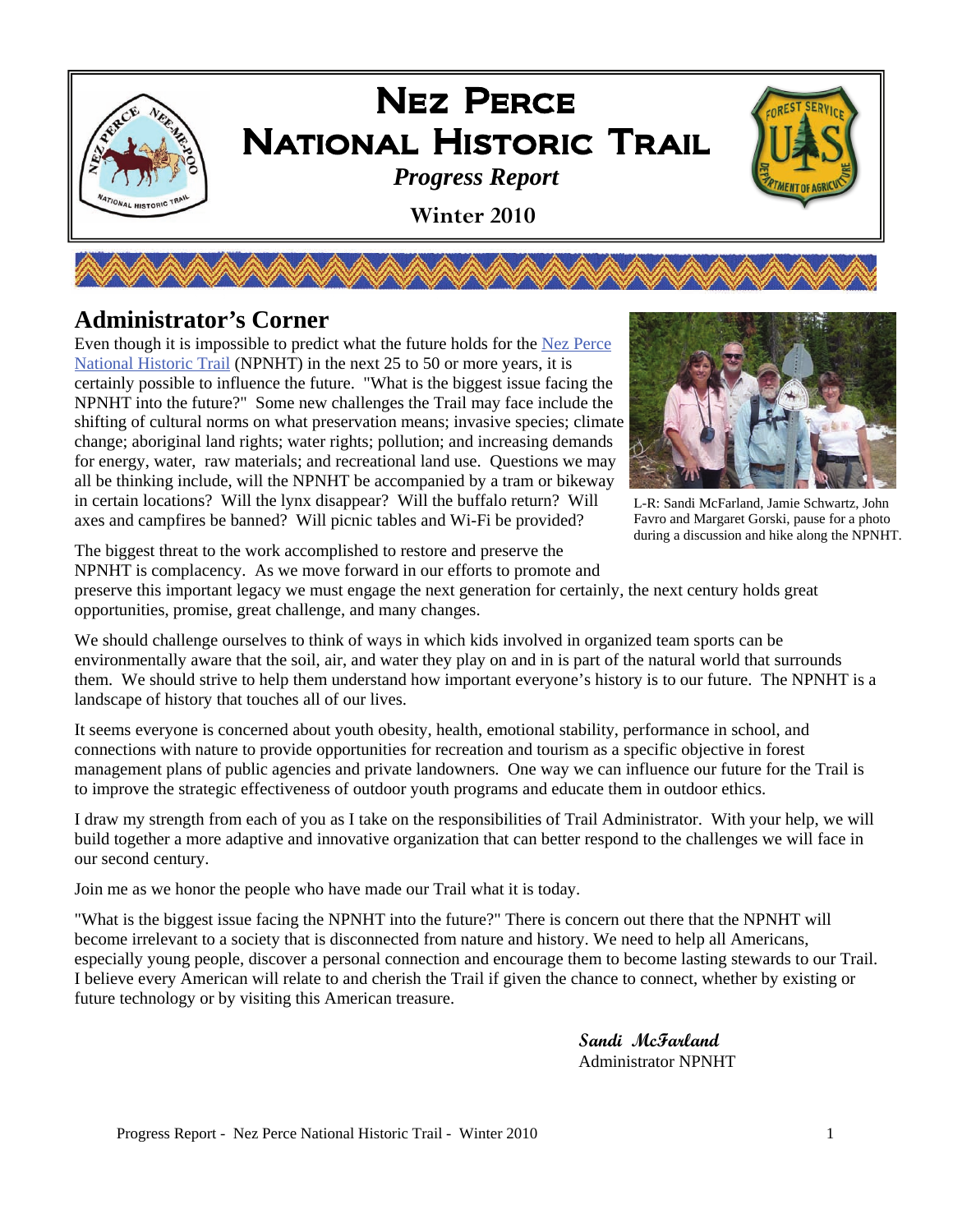## **Letter Tells One Man's Fort Fizzle Story**

In July of 1877 Fort Missoula was only a few months old. The fort was established at the request of area settlers who feared Indian attacks. That summer US Army troops under the command of Capt. Charles Rawn, and a number of citizen volunteers from Missoula, prepared to stop members of the nontreaty Nez Perce as they made their way from Idaho into Western Montana. So in late July, 32 year old John H. Hammer, a Civil War veteran and one of the Missoula volunteers, feared the worst as he penned a letter to his sister. "Dear Sister, The Indian question is red hot and still a heating, expect there will be some heavy fighting today or tomorrow," he wrote.

A copy of Mr. Hammer's letter made its way to the Missoula County archives where it remained until being discovered by Marcia Porter, Missoula County Records Manager. She showed the letter to Kermit Edmonds, a local historian, who recognized the importance of the letter and its connection to the events of the Nez Perce war of 1877.

The tone of the letter reads in such a manner that Mr. Hammer expected to die in the fighting and so he wrote this letter to his sister leaving all his earthly possessions to her. In fact he did not die that summer but was thrown from a horse in November of 1879 and died as a result of injuries for that accident. Thanks to Marcia and Kermit for bringing this letter out of the archives and into the light.

### **Update Regarding Trail Visitor Map**

A new map of the Nez Perce (Nee-Me-Poo) National Historic Trail will be available for sale this spring. Trail staff have put the final arrangements in place and will be sending it to the printer in early March. This map will provide visitors with details on a number of activities along the 1,170 mile trail, which was designated as a National Historic Trail by Congress in 1986.

This map, with an improved color scheme, replaces the last Nez Perce National Historic Trail map which was last revised in 1995.

The map also features the photography of Northwest artist Harold Pfeiffer.

When it arrives from the printer the map will be available for sale at Forest Service and National Park Service offices and online through [Discover Your Northwest](http://www.discovernw.org/), the [National Forest Store](http://www.nationalforeststore.com/), and the USGS store.

Letter from John H. Hammer to his sister, Sophia A. Smith, written July 26, 1877.

Learn more about events at Ft. Fizzle by visiting the Lolo National Forest's website: <http://fs.usda.gov/lolo> and typing *Fort Fizzle* into the search feature.

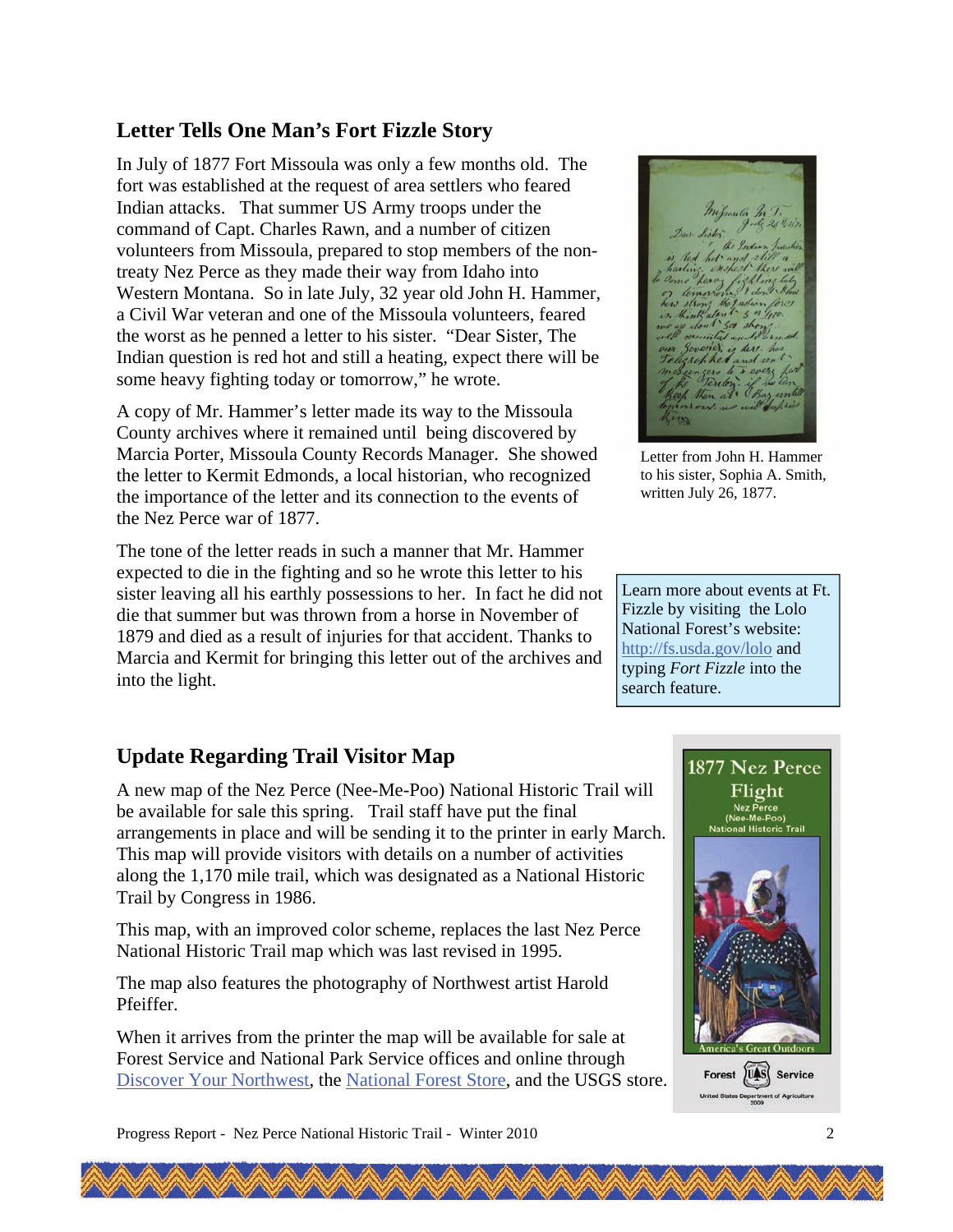### **2010 Desk Planner**

The annual desk planner arrived from the printer in mid-January. Trail staff have distributed all 5000 copies to partners and visitor centers along the NPNHT.

The popular planner features images taken along the Trail by Harold Pfeiffer, along with historic quotes connected to the Nez Perce and the Nez Perce National Historic Trail.

Special thanks to Joe Guarisco who helped with layout and design and Wilfred "Scotty" Scott from the [Nez Perce Tribe](http://www.nezperce.org/) who provided valuable information.



# **Top 10 Scenic Drives Launches New Web Site**

The Top 10 Scenic Drives in the Northern Rockies has launched its new Web site ( [www.drivethetop10.com](http://www.drivethetop10.com/) ) to provide domestic and international visitors with an organized, central online tool. The Top 10 Scenic Drives was recently unveiled as North America's newest destination for travelers who seek an authentic experience with scenic beauty, wildlife, and recreation that delivers a connection with the environment, American Indian cultures, and North American history.

The new online tool features a personality and drive matcher, which pairs users with specific

Top 10 Scenic Drives based on their interests.

(cont. on right)



## **June Event to Commemorate the Nez Perce Ride to Freedom in Canada**

The Nez Perce Ride to Freedom is an annual event sponsored by the Appaloosa Horse Club of Canada (ApHCC) and hosted by the Regional Hot Spots Appaloosa Horse Club. It is a family trail ride commemorating the Nez Perce's epic journey of 1877 into Canada after the battle at Bear Paw. Although many Chiefs surrendered and died for the freedom not seen, other Nez Perce did manage to escape into Canada. Those who made it Canada included Chief White Bird and members of his band.

The dates for the 2010 Nez Perce Ride to Freedom are June 25-29, 2010. The event culminates with a ride into Fort Walsh. Guest speakers will make presentations related to Nez Perce history and the journey from Bear Paw to Canada, as well as the history of the [Cypress Hills](http://www.cypresshills.com/) area in southwestern Saskatchewan.

Guests will also be able to participate in an interpretive tour of the Fort, which will include lunch and education programs by the Park staff. If you would like additional information about the Nez Perce Ride to Freedom, please contact the [Hotspots Regional](http://hotspotsregionalappaloosaclub.yolasite.com/nez-perce-trail-ride.php)  [Appaloosa Club](http://hotspotsregionalappaloosaclub.yolasite.com/nez-perce-trail-ride.php) or Gail Praharenka, Chair of the Nez Perce Ride to Freedom at [rencogeneral@hotmail.com](mailto:rencogeneral@hotmail.com)

(*see photos from the 2009 Ride on page 8*)

#### (Top Ten Drives Cont.)

The Top 10 Scenic Drives in the Northern Rockies includes five U.S. states (Idaho, Montana, Wyoming, Washington, and Oregon) and two Canadian provinces (British Columbia and Alberta). It is composed of four All-American Roads; 14 National Parks, Monuments and Recreation Areas; and four connecting Historic Trails, including the Nez Perce National Historic Trail.

The Top 10 Scenic Drives in the Northern Rockies is made up of more than 100 key partners, including state, provincial, regional, local, and tribal organizations, as well as state and federal agencies and private businesses, organizations, and individuals. For more information about The Top 10 Scenic Drives in the Northern Rockies, visit the website at [www.drivethetop10.com](http://www.drivethetop10.com/).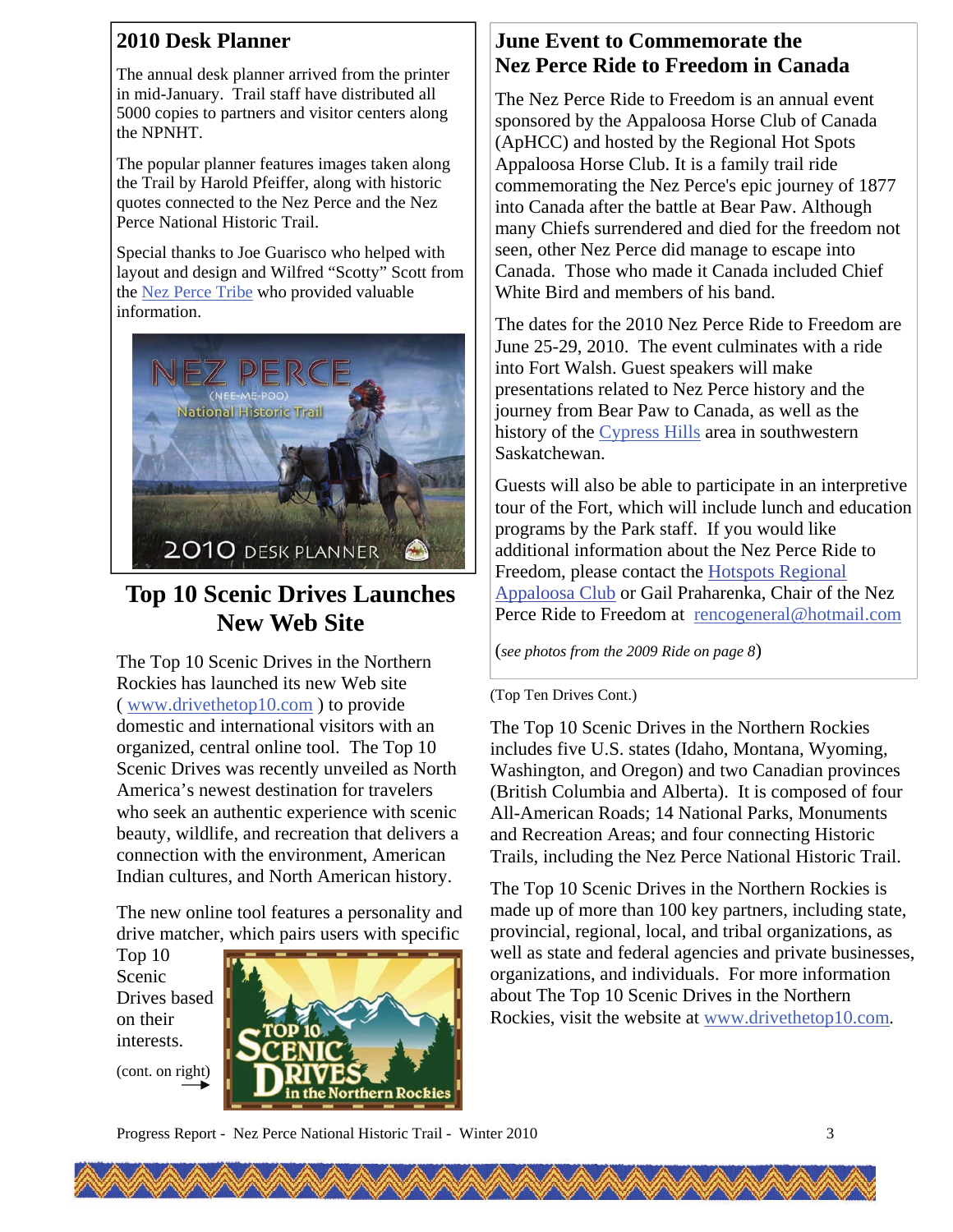## **Sandi McFarland Tread Trainer Superstar**

*From the Fall/Winter 2009 Edition of the Tread Lightly Trainer News* 

Sandi McFarland has a big job. She educates the public on the history and stewardship of one of the longest and most historically significant trails in the country, the Nez Perce National Historic Trail. Sandi has done an exceptional job of taking full advantage of Tread Lightly!'s tools and messages as she works to reach the motorized, mechanized, and human powered recreationists on the trail. That's why she has been highlighted as our newest Tread Trainer Superstar.

Sandi spreads the [Tread Lightly!](http://www.treadlightly.org/) message throughout the trail's educational programs. This includes the website and all of the historical education pieces for both youth and adults.

She has also used Tread Trainer games such as "Web of Life," "They Look Rugged But…," and "The Ethics Game" to reach underserved and at-risk youth groups. As a Nez Perce Tribal member, the trail is very special to her.

"The biggest value for me on the trail is to educate the general public to become stewards of our public lands," says Sandi. "These are the same values our Nez Perce Tribal Members have been taught throughout time."



August 13, 14, 15 -- Chief Looking Glass Days & Powwow, Kamiah, ID

- October 2 -- Bear's Paw Battle Memorial, Chinook, MT
- November 14-17-- National Trails Symposium: Chattanooga, TN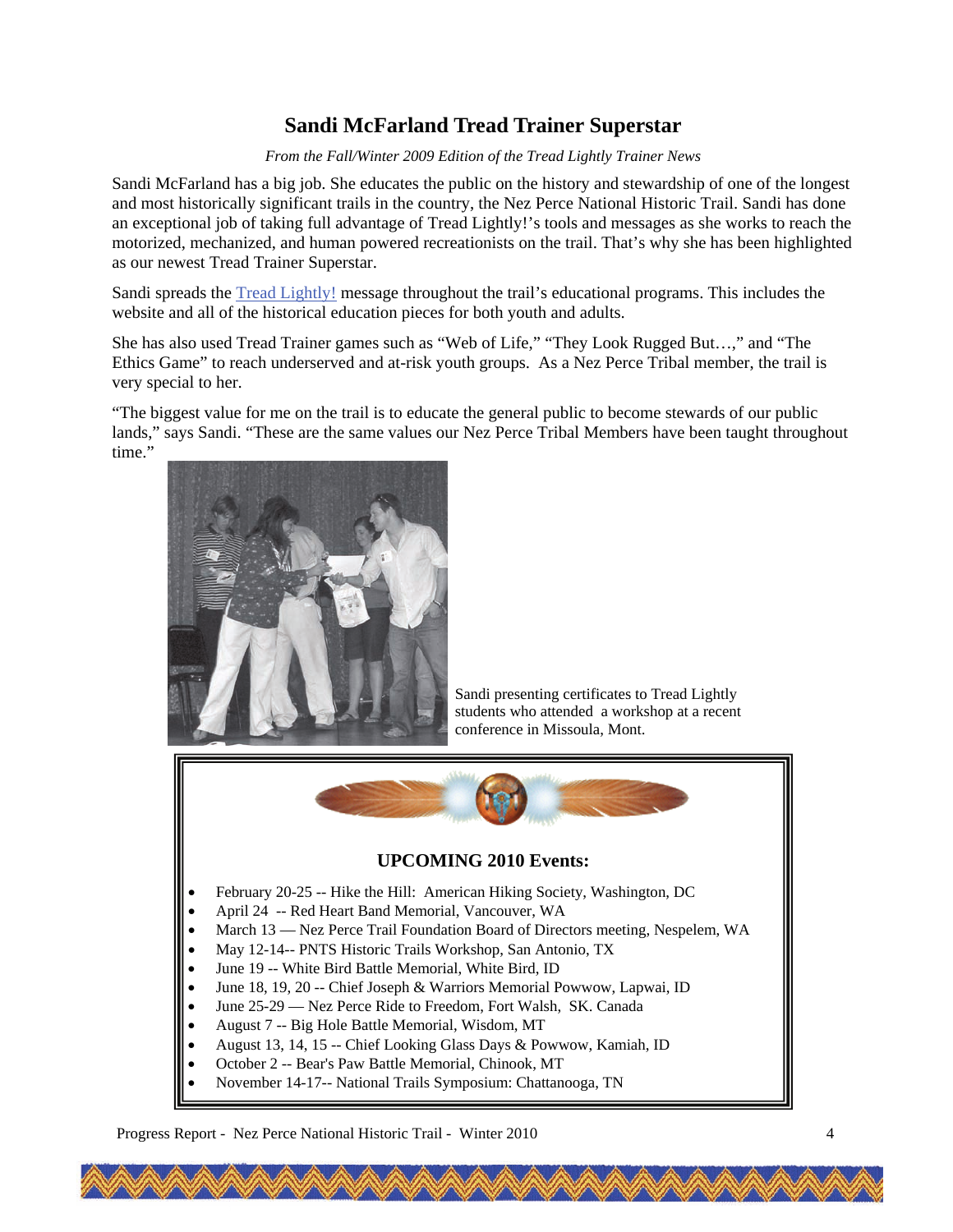

# **News From the National Forests:**

## **Bitterroot National Forest**

2009 was an important year for users of Nez Perce NHT. The Appaloosa Horse Club of American used the trail to connect from the Bitterroot Valley to the Big Hole following the route used by the Nez Perce in 1877.

Staff from the [Forest](http://www.fs.fed.us/r1/bitterroot/) worked with the local Backcountry Horsemen of America (BCHA) chapter, Selway Pintler, to do trail log out work on three miles of trail. During a two-day period in June the trail was cleared and just prior to the Chief Joseph Trail Ride on July 20 crews made a second pass to make sure it was still open and in good shape.

A large portion of this area was burned in 2000 with stand replacement intensity fire, so numerous down trees are common. The trail is marked with Nez Perce (Nee-Mee-Poo) National Historic Trail emblems and staff added a few more to be sure folks wouldn't get disoriented since the trail passes from old road way to single track trail in a few places. The trail clearing limits are seeing lodge pole pine trees sprouting in these areas, obscuring the trail tread places so the emblems become even more important to users who have never traveled this route.

Nick Hazelbaker, from the West Fork Ranger District, met the club as they were riding through on another connector trail to the Beaverhead-Deerlodge National Forest, and they were very appreciative of the work done. An oak sign was erected at the trailhead to give the BCHA chapter credit for their work to make it passable to the 100+ riders who made the trip. The riders had no trouble finding their way through the burn.

Debra Gale and Nick Hazelbaker Bitterroot National Forest



Crews from the Selway Pintler Wilderness BCH make their way through an area burned in 2000.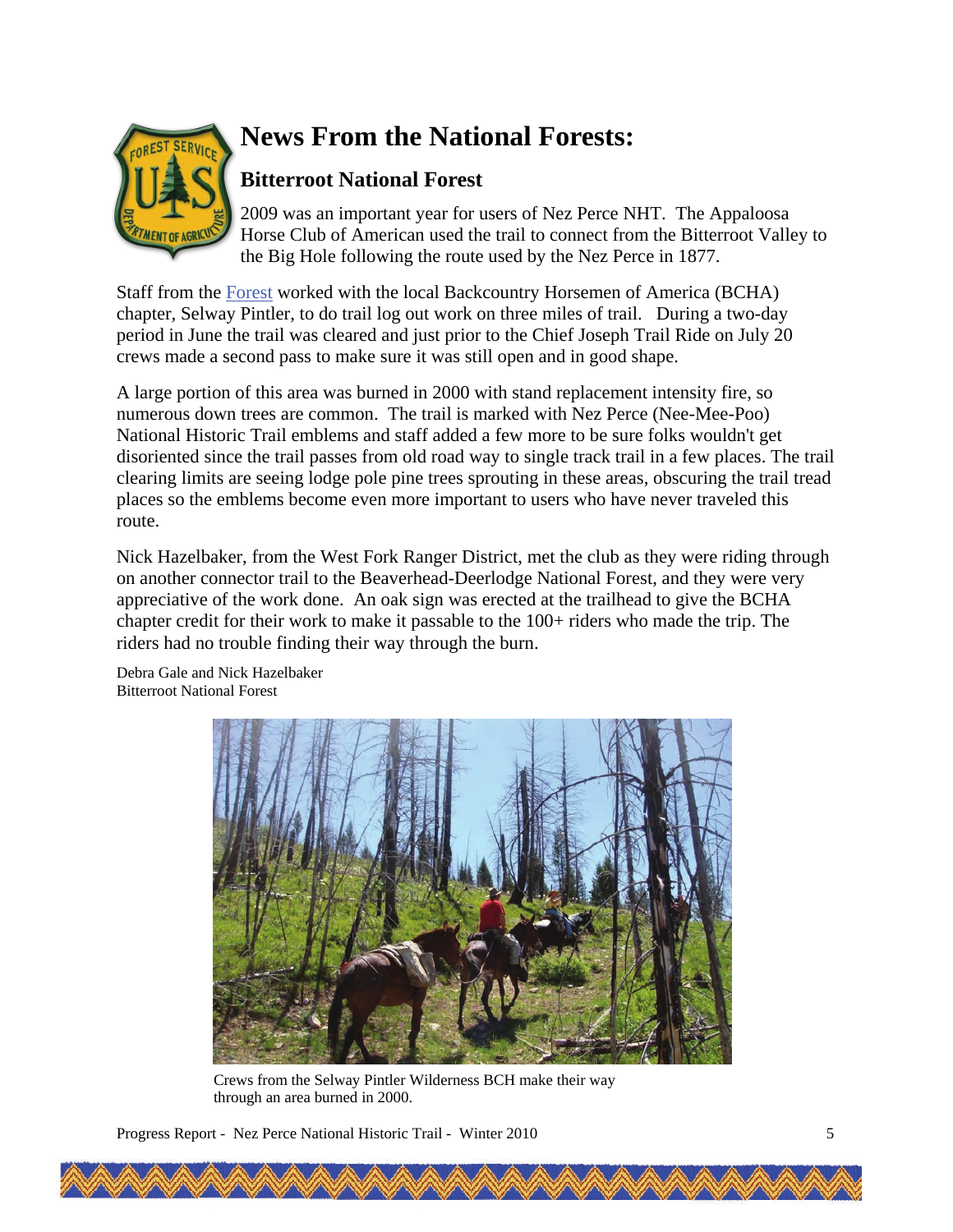

# **News From the National Park Service:**

### **Big Hole National Battlefield Visitor Center to Undergo Major Remodel in 2010**

The [Big Hole National Battlefield](http://www.nps.gov/biho/index.htm) Visitor Center, located in Southwest Montana near the community of Wisdom, is about to undergo major changes starting later this spring. This is the first major remodel of the facility since it opened in 1968.

The Park will remain open to visitors during the construction and plans to convert one of its housing duplexes into offices for the staff and a visitor contact station. During the remodel work visitors will still be able to view the park orientation film, obtain information, purchase educational materials, visit the battlefield, and interact with Park staff.

The construction period is anticipated to last between 8 and 12 months.

When the remodeled center reopens visitors will notice a number of major improvements.

The roof, which has leaked for many years, is going to be replaced with a cold roof that will not only fix the leak but make the center more energy efficient. Along with the new roof a new entrance to the building will eliminate the dripping water/snow/ice gauntlet that visitors currently have to go through to get inside. The current automatic front doors will also be replaced with new accessible doors.

In addition to all the work on the outside of the center, the inside is getting a makeover too. Brand new exhibits that will tell the story of the Nez Perce War of 1877 in context will be installed sometime in 2010. To protect the facility and exhibits a fire suppression system will also be added to the visitor center.

Park staff is looking forward to having these improvements in place to enhance the visitor experience.

Steve Black Superintendent Big Hole National Battlefield



Big Hole National Battlefield visitor center, near Wisdom, Mont., at twilight, Autumn, 2004. Credit: Steve Schmorleitz, [www.NationalParkLover.com](http://www.nationalparklover.com/)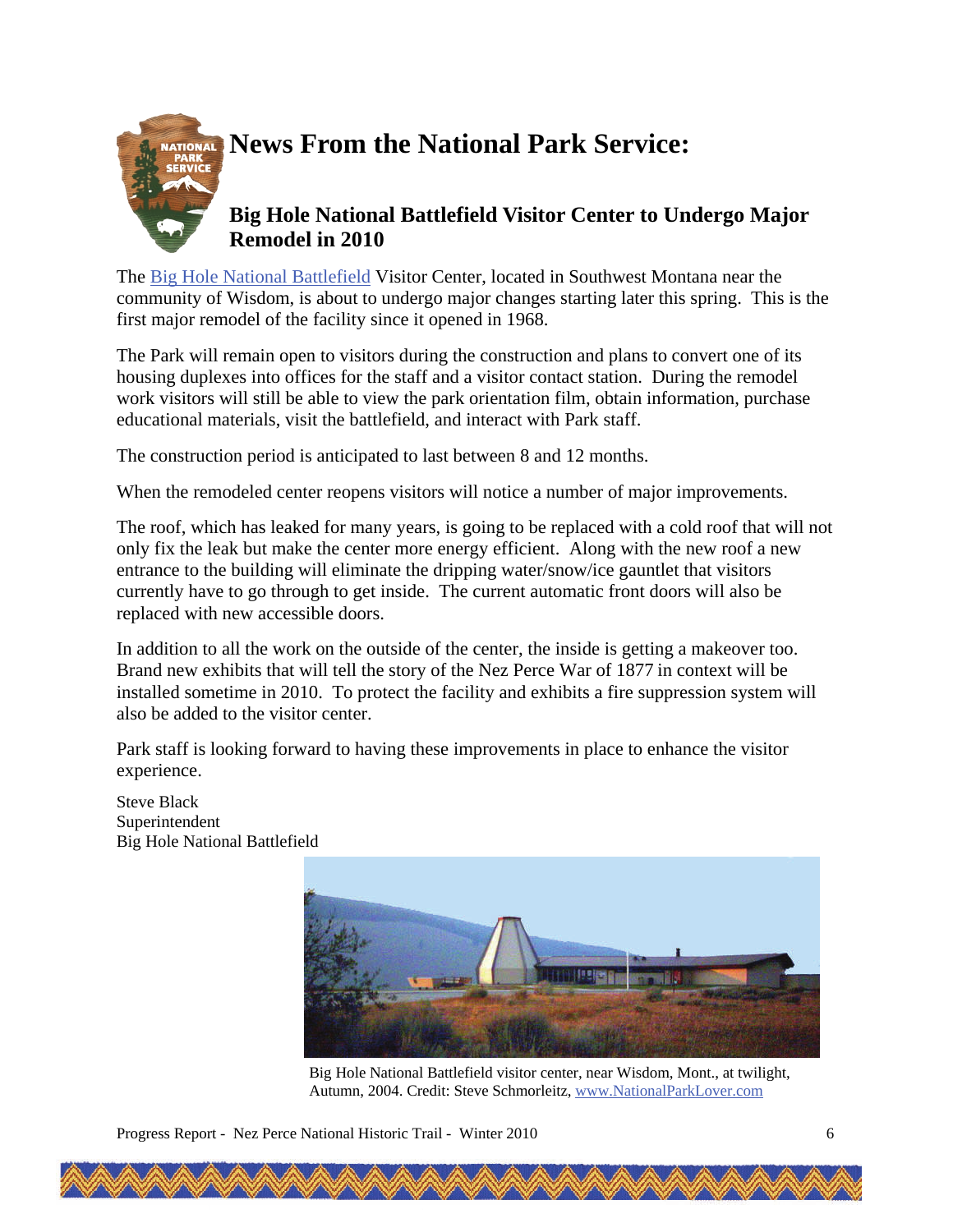

On December 5th the annual Beadwork Bazaar was held at the Spalding Visitor Center. Local artists and artisans displayed and sold their artwork and crafts in the Visitor Center lobby. Visitors enjoyed the chance to meet the artists, discuss their work, and pick up a few gifts for the holidays. The bazaar is held each year on the first Saturday of December and has become a very popular event.

Terry O'Halloran Chief of Interpretation

### **Park Staff Begin Work on New Film For Nez Perce National Historical Park**

The staff at the [Nez Perce National Historical Park](http://www.nps.gov/nepe/index.htm) recently got word that they have received funding to begin production of a new film for the Park visitor center in Spalding, Ida. This film will replace an outdated media presentation that is the principal public introduction to the Nez Perce people.

Work on development of the script will begin in 2010. This project will be funded 20 percent by fee dollars and for Fiscal Year (FY) 2010 the park has received the first installment of \$150,000. In FY 2011, there will be another installment of \$210,000 for a total of \$360,000 for the film project. The second installment will cover the cost of filming and production. This is very exciting and will provide an opportunity to make something special that we can all be proud of.

We are also at 75 percent in the development stage for the new museum exhibits at Big Hole National Battlefield. This means that Park staff, in conjunction with tribal consultants, has achieved threequarters of the final exhibit design (i.e. graphics, photos/artwork, text) that will lead to the final package necessary for proceeding to fabrication and installation.

Marc Blackburn Interpretive Specialist Nez Perce National Historical Park

### **Funds Will Help Connect, Improve Trails in National Park System**

by [Kurt Repanshek](http://www.nationalparkstraveler.com/users/repanshek) [www.nationalparkstraveler.com](http://www.nationalparkstraveler.com)

Trails across the country will receive funding for infrastructure needs, promotions, interpretation, and other needs under the National Park Service's just-announced *Connect Trails to Park* grants for 2010.

The grant program, established last year to mark the 40th anniversary of the National Trails System, will provide \$873,000 for projects, according to a Park Service release.

The 17 funded projects restore or improve existing trails and trailhead connections, provide better wayside and interpretive services, encourage innovative educational services, support bridge and trailhead designs, and provide planning services for important trail gateways.

*Under this program the Nez Perce National Historical Park, in Spalding, Ida., will receive \$4,500 for volunteer-based interpretation at the Park.* 

To read [the complete story](http://www.nationalparkstraveler.com/2009/12/nearly-900000-will-help-connect-improve-trails-national-park-system5014) visit the National Park Traveler website.